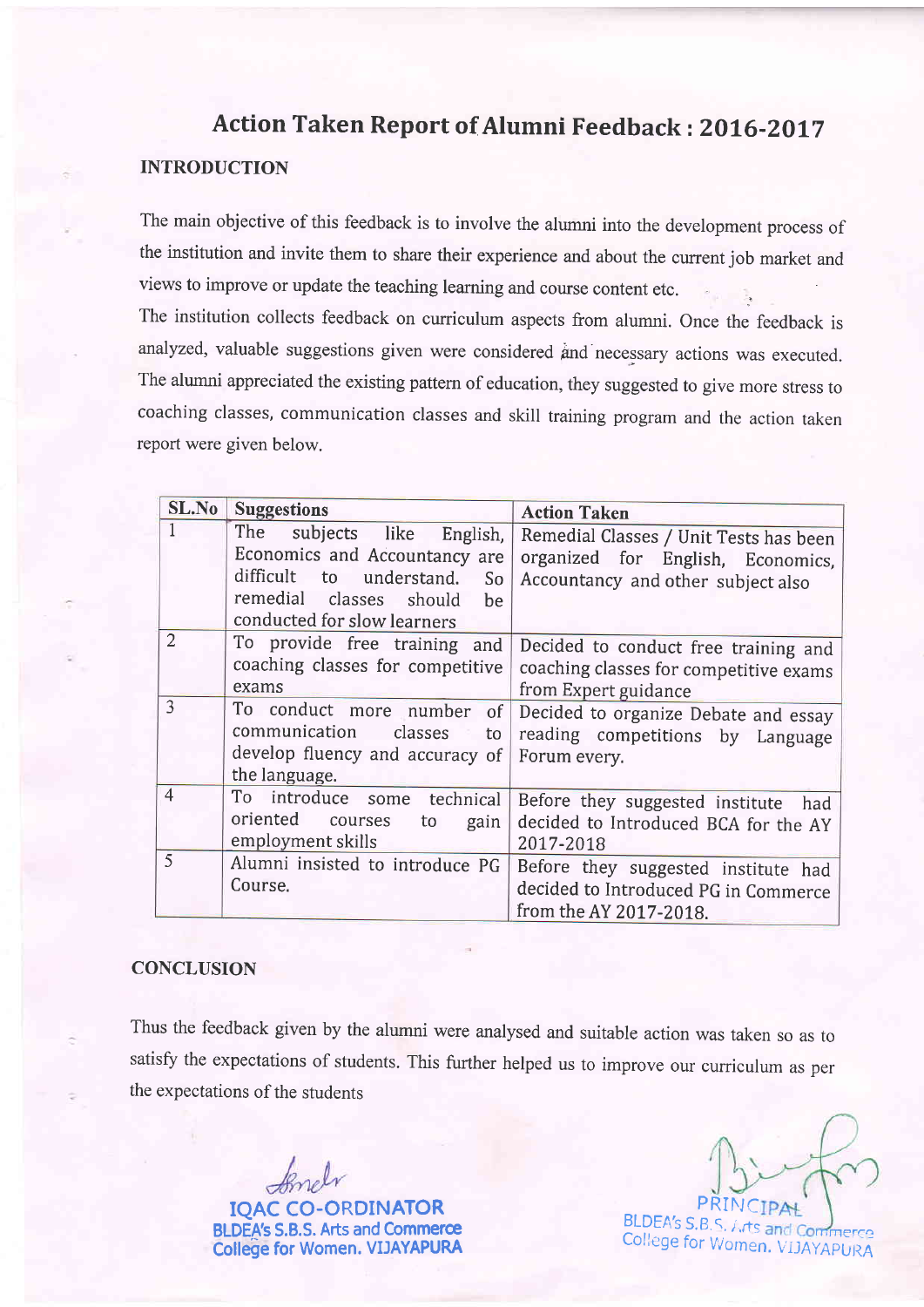# Action Taken Report of Alumni Feedback: 2017-2018

# INTRODUCTION

The main objective of this feedback is to involve the alumni into the development process of the institution and invite them to share their experience and about the current job market and views to improve or update the teaching learning and course content etc.The institution collects feedback on curriculum aspects from alumni. once fhe feedback is analyzed, valuable suggestions given were considered and necessary actions was executed. The alumni appreciated the existing pattern of education they suggested giving more stress to research activities, instruments for youth festival and placement opportunities. The action taken report is given below.

| SL.No          | <b>Suggestions</b><br>To conduct more number of                                                                             | <b>Action Taken</b><br>Decided to conduct national level and                            |
|----------------|-----------------------------------------------------------------------------------------------------------------------------|-----------------------------------------------------------------------------------------|
|                | national level and international international<br>level seminar, conferences, conferences, workshops, etc<br>workshops, etc | level<br>seminar,                                                                       |
| $\overline{2}$ | To provide equipments<br>for<br>cultural activities.                                                                        | Musical<br>instruments and<br>dresses<br>provided to the students for youth<br>festival |
| 3              | The alumni insisted to provide<br>placement opportunities to the<br>students                                                | The placement cell is motivated to<br>arrange the campus placement<br>activities        |

#### **CONCLUSION**

Thus the feedback given by the alumni were analyzed and suitable action was taken so as to satisfy the expectations of students. This further helped us to improve our curriculum as per the expectations of the students

**IQAC CO-ORDINATOR BLDEA's S.B.S. Arts and Commerce College for Women. VIJAYAPURA** 

**BLDEA's S.B.S. Arts and Commerce** College for Women. VIJAYAPURA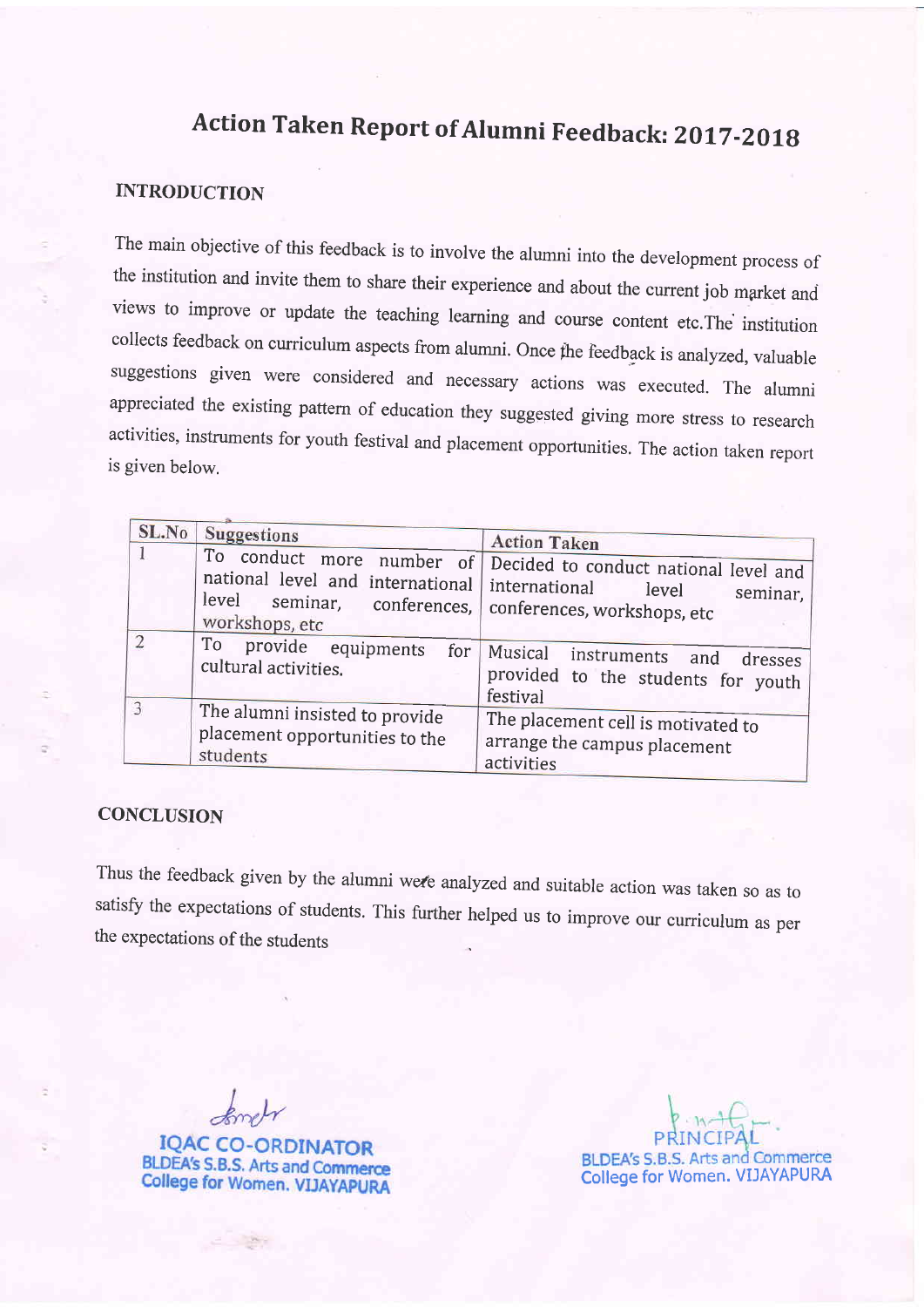# Action Taken Report of Alumni Feedback: 2018-2019

### INTRODUCTION

The main objective of this feedback is to involve the alumni into the development process of the institution and invite them to share their experience and about the current job market and views to improve or update the teaching learning and course content etc. The institution collects feedback on curriculum aspects from alumni. Once the feedback is analyzed, valuable suggestions given were considered and necessary actions was executed.

The alumni appreciated the existing pattern of education they suggested giving more stress to research activities, placement opportunity, Gender awareness Programme and QP Workshop. The action taken report is given below.

| SL.No          | <b>Suggestions</b>                                                                                                | <b>Action Taken</b>                                                                                                                                    |
|----------------|-------------------------------------------------------------------------------------------------------------------|--------------------------------------------------------------------------------------------------------------------------------------------------------|
|                | To conduct more number of<br>national level and international<br>level<br>seminar, conferences,<br>workshops, etc | Decided to conduct national level and<br>international level<br>seminar,<br>conferences, workshops, etc                                                |
| $\overline{2}$ | The alumni insisted to provide<br>more number of placement<br>opportunities to the students                       | The placement cell is motivated to<br>arrange the campus placement<br>activities.                                                                      |
| 3              | Suggested to<br>organize<br>more<br>number of Gender awareness<br>programs.                                       | Decided to organize Sensitization<br>programme by various departments like<br>Women's Studies, Statistics, Home<br>Science and other departments also. |
| $\overline{4}$ | Suggested to conduct QP<br>Workshop to score more marks.                                                          | Decided to conduct workshops on                                                                                                                        |
| 5              | Suggested to introduce Science<br>Course.                                                                         | Question Paper.<br>Decided to introduce B.Sc (PCM and<br>CBZ)                                                                                          |

#### **CONCLUSION**

Thus the feedback given by the alumni were analysed and suitable action was taken so as to satisfy the expectations of students. This further helped us to improve our curriculum as per the expectations of the students

**BLDEA's S.B.S. Arts and Commerce College for Women. VIJAYAPURA** 

BLDEA'S S.B.S. Arts and Commerce College for Women. VIJAYAPURA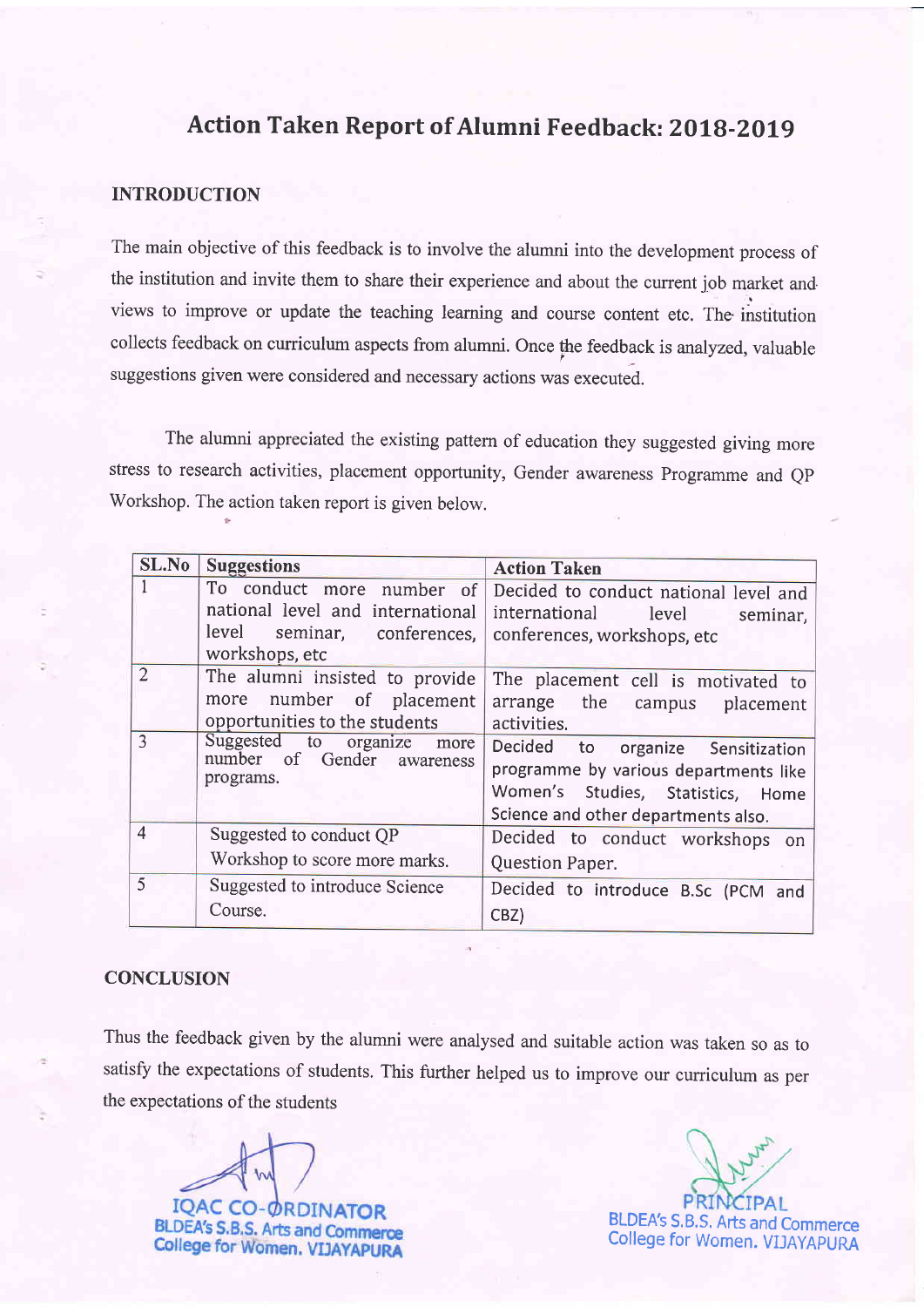# Action Taken Report of Alumni Feedback: 2019-2020

## INTRODUCTION

The main objective of this feedback is to involve the alumni into the development process of the institution and invite them to share their experience and about the current job market and views to improve or update the teaching learning and course content etc. The institution collects feedback on curriculum aspects from alumni. once the feedback is analyzed, valuable suggestions given were considered and necessary actions was executed.

The alumni appreciated the existing pattern of education they suggested giving more stress to research activities, placement opportunity, Gender awareness Programme and QP Workshop. The action taken report is given below.

| <b>SL.No</b> Suggestions                                         | <b>Action Taken</b>                                                                             |
|------------------------------------------------------------------|-------------------------------------------------------------------------------------------------|
| Course                                                           | Suggested to introduce Science Decided and Planned to introduce B.Sc<br>with four combinations. |
| numbers of QP Workshop to score   Question Paper.<br>more marks. | Suggested to conduct more Decided to conduct workshops on                                       |

### **CONCLUSION**

Thus the feedback given by the alumni were analysed and suitable action was taken so as to satisfy the expectations of students. This further helped us to improve our curriculum as per the expectations of the students

**IOAC CO-OR** BLDEA's S.B.S. Arts and Commerce College for Women. VIIAYAPURA

BLDEA's S.B.S. Arts and Commerce College for Women, VIJAYAPURA